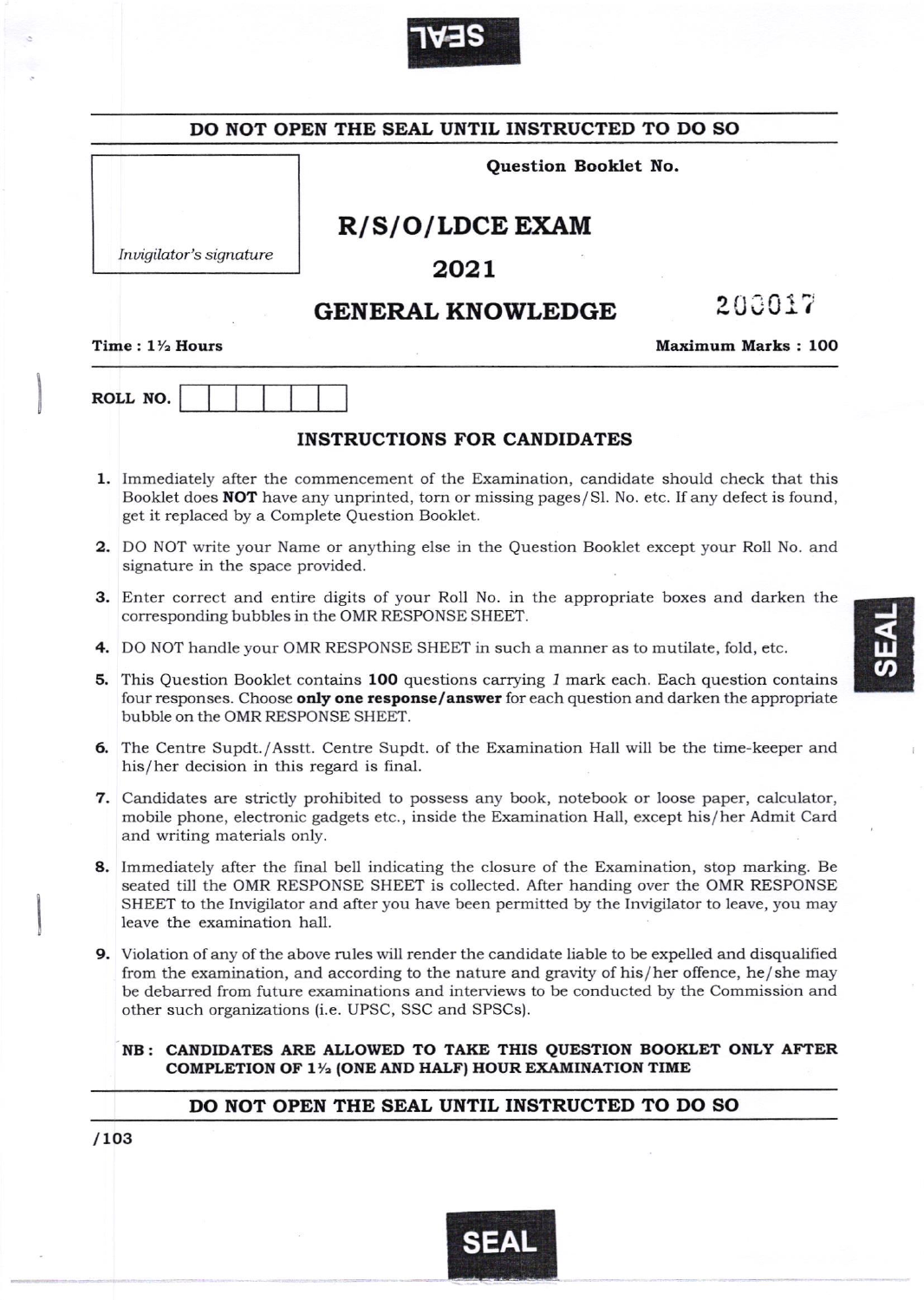1. Insects that can transmit diseases in human are referred to as

- (A) carrier
- (B) vector
- (C) reservoir
- (D) All of the above

2. Acute lead poisoning is known as

- (A) plumbism
- (B) autism
- (C) leadism
- (D) neuralism

3. Rate of growth of a plant is measured by

- (A) auxanometer
- (B) hygrometer
- (C) photometer
- (D) None of the above
- 4. Which ray is very helpful in long distance photography?
	- (A) Cosmic ray
	- (B) Ultraviolet ray
	- (C) Infrared ray
	- (D) Gamma ray
- 5. Which gas is most popular as laughing gas?
	- (A) Sulphur dioxide
	- (B) Hydrogen peroxide
	- (C) Hydrogen sulphide
	- (D) Nitrous oxide

## $R/S/O/LDCE/EXAMPLEXAM. 2021/103$  2

- 6. Which planet is commonly known as dwarf planet?
	- (A) Mercury
	- (B) Venus
	- (C) Saturn
	- (D) Pluto
- 7. At what temperature do the Fahrenheit and Celsius scales show the same reading?
	- (A) Zero degree
	- (B) Forty degree
	- (C) Minus forty degree
	- (D) Thirty seven degree
- 8. Which is the smallest flower in the world?
	- (A) Wolffia
	- (B) Rafflesia
	- (C) Duckweed
	- (D) None of the above
- 9. The Patagonia desert is in which country?
	- (A) North Chile
	- (B) Argentina
	- (C) Namibia
	- (D) Iran
- 10. Besides being a bird, what else is a Kiwi?
	- (A) Mammal
	- (B) Fruit
	- (C) Both (A) and (B)
	- (D) None of the above